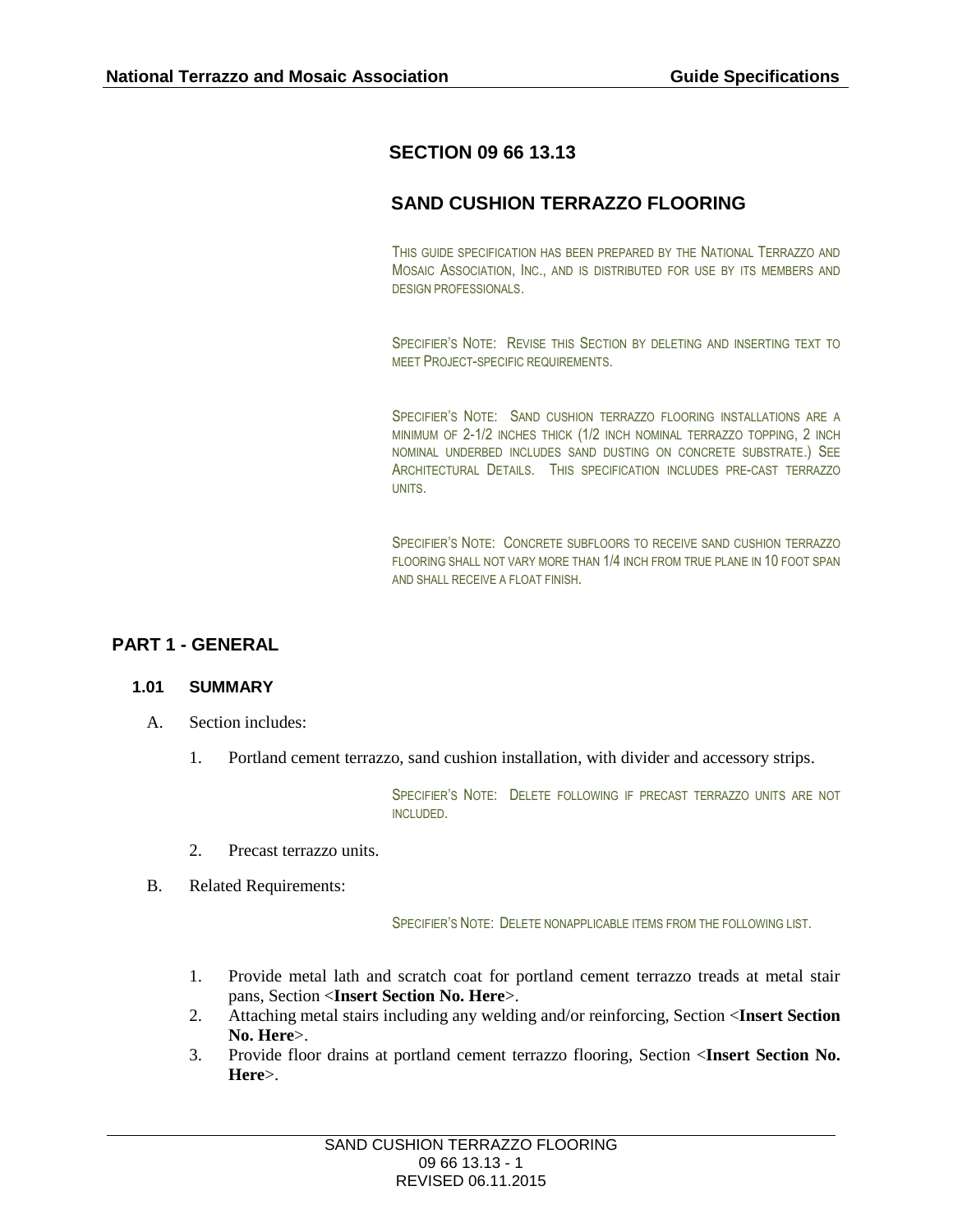- 4. Provide surface hardware at portland cement terrazzo flooring, Section <**Insert Section No. Here**>.
- 5. Setting metal base beads, Section <**Insert Section No. Here**>.
- 6. Concrete subfloor, Section <**Insert Section No. Here**>.

## **1.02 DEFINITIONS**

A. NTMA: National Terrazzo and Mosaic Association, Inc.

#### **1.03 PREINSTALLATION MEETINGS**

- A. Preinstallation Conference: The General Contractor shall conduct a conference at Project site before Terrazzo Contractor begins installation.
	- 1. The General Contractor shall invite Terrazzo Contractor, the Architect, and representatives of the Owner.
	- 2. Review methods and procedures related to terrazzo including, but not limited to, the following:
		- a. Inspect and discuss condition of substrate and other preparatory work performed by other trades.
		- b. Review and finalize construction schedule and verify availability of materials, Installer's personnel, equipment, and facilities needed to make progress and avoid delays.
		- c. Review terrazzo mixes and patterns.
		- d. Review custom terrazzo mixes, designs, and patterns.
		- e. Coordination with the Work of other Installers.

### **1.04 ACTION SUBMITTALS**

A. Product Data: Terrazzo Contractor shall submit Product Data for each type of product required for installation including:

> SPECIFIER'S NOTE: RETAIN ONLY THOSE ITEMS WHICH APPLY TO PROJECT IN THE FOLLOWING LISTING.

- 1. Strip materials.
- 2. Sealer.
- 3. Cement.

SPECIFIER'S NOTE: SHOP DRAWINGS MAY NOT BE REQUIRED FOR SMALL AREAS OR SIMPLE DESIGNS. DELETE FOLLOWING PARAGRAPH IF SHOP DRAWINGS ARE NOT REQUIRED.

B. Shop Drawings: Terrazzo Contractor shall prepare and submit Shop Drawings that include plans, elevations, sections, component details, and attachments to other work. Include terrazzo installation requirements. Show layout of the following:

> SPECIFIER'S NOTE: RETAIN ONLY THOSE ITEMS WHICH APPLY TO PROJECT IN THE FOLLOWING LISTING.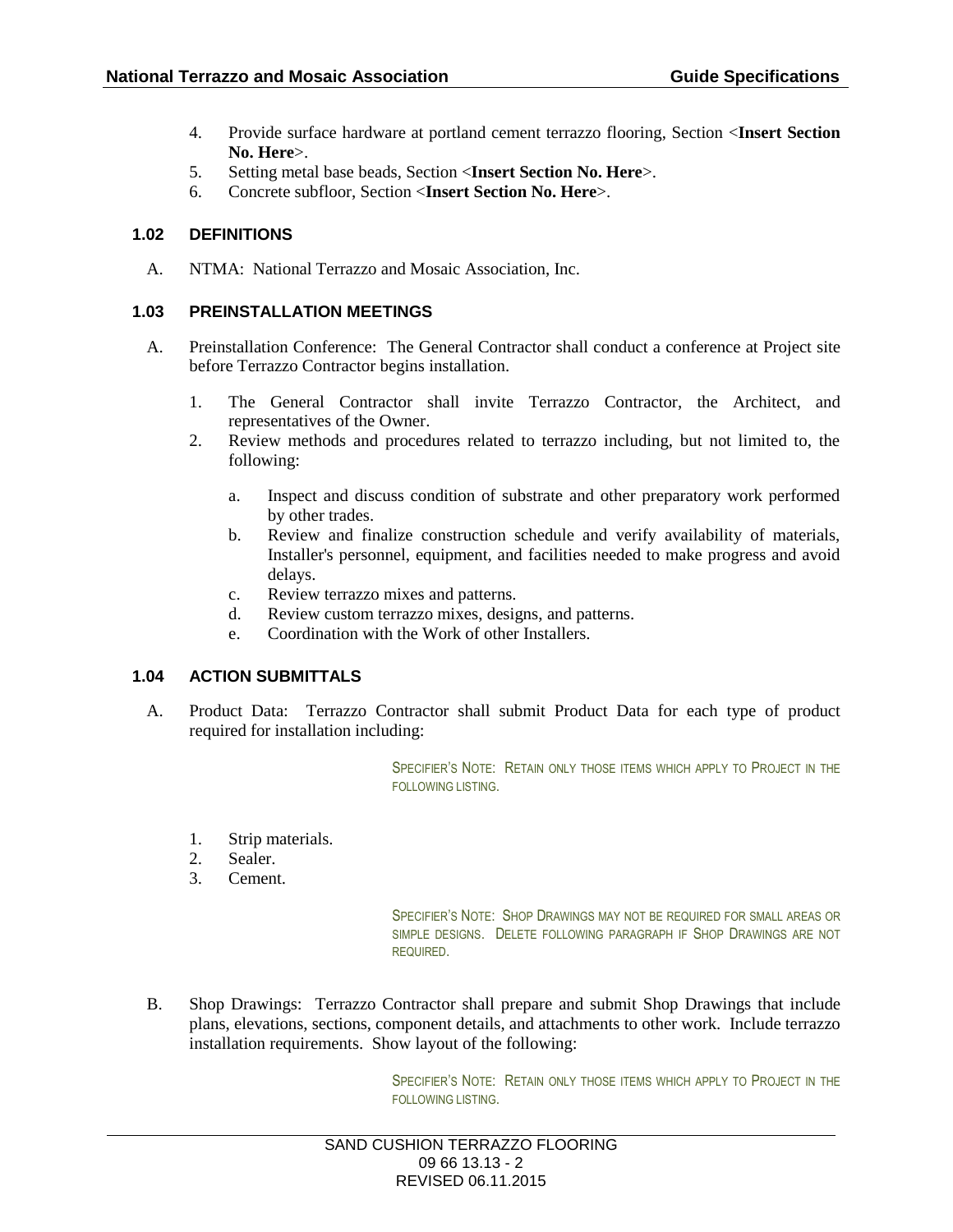- 1. Divider strips.
- 2. Expansion-joint materials.
- 3. Accessory strips.
- 4. Abrasive strips.
- 5. Stair treads, risers, and landings.
- 6. Terrazzo patterns.
- 7. <**Insert requirements**>.

SPECIFIER'S NOTE: KEEP PARAGRAPH BELOW FOR RELATIVELY SMALL AND SIMPLE PROJECTS WHERE TERRAZZO COLORS AND PATTERNS HAVE ALREADY BEEN SELECTED. DELETE PARAGRAPH IF KEEPING "SAMPLES FOR INITIAL SELECTION" OR "SAMPLES FOR VERIFICATION" PARAGRAPHS BELOW.

- C. Samples:
	- 1. Terrazzo Contractor shall prepare and submit a maximum of three samples, sizes [**6 by 6 inches**] [**12 by 12 inches**] for each color and type of terrazzo specified.

SPECIFIER'S NOTE: DELETE FOLLOWING PARAGRAPH IF PRECAST TERRAZZO IS NOT USED.

2. Terrazzo Contractor shall submit three samples, sizes **[6 by 6 inches] [12 by 12 inches]** for each color and type of precast terrazzo specified.

> SPECIFIER'S NOTE: KEEP PARAGRAPH BELOW FOR PROJECTS WHERE TERRAZZO COLORS WILL BE SELECTED DURING CONSTRUCTION FROM NTMA "COLOR PALETTE BROCHURE." DELETE PARAGRAPH WHERE TERRAZZO COLORS HAVE BEEN SELECTED AND ARE INDICATED ON THE DRAWINGS AND SPECIFICATIONS.

D. Samples for Initial Selection: Terrazzo Contractor shall submit NTMA "Color Palette Brochure" showing full range of colors and patterns available for each terrazzo type.

> SPECIFIER'S NOTE: KEEP PARAGRAPH BELOW FOR LARGER AND MORE COMPLEX PROJECT. DELETE PARAGRAPH WHERE TERRAZZO COLORS HAVE BEEN SELECTED AND ARE INDICATED ON THE DRAWINGS AND SPECIFICATIONS.

- E. Samples for Verification: Terrazzo Contractor shall prepare and submit samples for each type, material, color and pattern of terrazzo and accessory required showing the full range of color, texture, and pattern variations expected.
	- 1. Terrazzo: [**6 by 6 inch**] [**12 by 12 inch**] Samples
	- 2. Accessories: 6 inch long Samples of each type and kind of exposed strip item required.

SPECIFIER'S NOTE: DELETE FOLLOWING PARAGRAPH IF PRECAST TERRAZZO IS NOT USED.

3. Precast Terrazzo Units: Samples, sizes **[6 by 6 inches] [12 by 12 inches]** for each color and type of precast terrazzo specified.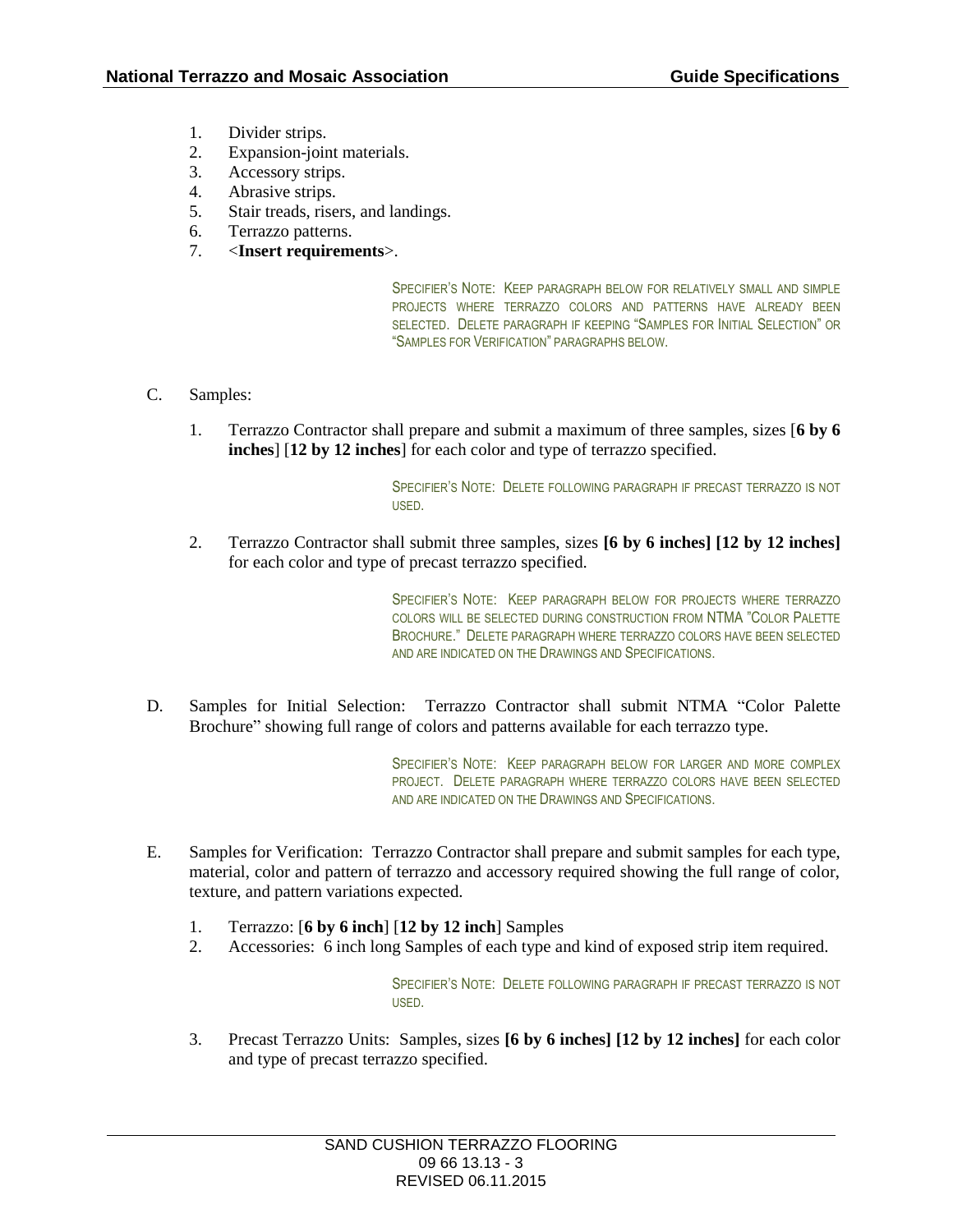## **1.05 INFORMATIONAL SUBMITTALS**

- A. Qualification Data: Terrazzo Contractor shall submit two copies of qualification data for Installer.
	- 1. Include list of projects indicating name and location of project, name of Owner, name and contact information for General Contractor, and name and contact information for Architect.
	- 2. Include letter from NTMA with the name of the Project and name of member, stating current member status.

## **1.06 CLOSEOUT SUBMITTALS**

A. Maintenance Literature: Terrazzo Contractor shall submit two copies of NTMA maintenance recommendations.

## **1.07 QUALITY ASSURANCE**

- A. Acceptable Suppliers: A firm experienced in manufacturing products in accordance with NTMA standards and with a record of successful in-service performance as well as sufficient production capacity to produce required materials.
- B. Acceptable Terrazzo Contractor: A Contractor Member of NTMA whose work has resulted in construction with a record of successful in-service performance.
	- 1. Installer shall have completed terrazzo installations within the past 5 years of scale and complexity similar to the proposed installation.
- C. Source Limitations for Aggregates: Terrazzo Contractor shall obtain each color, grade, type, and variety of granular materials from sources capable of providing materials of consistent quality in appearance and physical properties.

SPECIFIER'S NOTE: SIZE OF MOCKUP SHOULD BE DEPENDENT TO NUMBER OF COLORS AND PATTERNS. USUALLY A MOCKUP OF 50 TO 100 SQ. FT. SHOULD BE SUFFICIENT. DETAIL MOCKUP DESIRED ON DRAWINGS. KEEP REQUIREMENTS FOR MOCKUP FOR LARGER AND MORE COMPLEX PROJECTS.

D. Mockups: Terrazzo Contractor shall construct mockup if required in bid or scope of work documents to verify selections made under Sample submittals and to demonstrate aesthetic effects and set quality standards for materials and execution.

> SPECIFIER'S NOTE: KEEP PARAGRAPH BLOW WHERE A MOCKUP HAS BEEN SHOWN ON DRAWINGS.

- 1. Build mockup as indicated on Drawings.
- 2. Approved mockups may become part of the completed Work if undisturbed at time of Substantial Completion.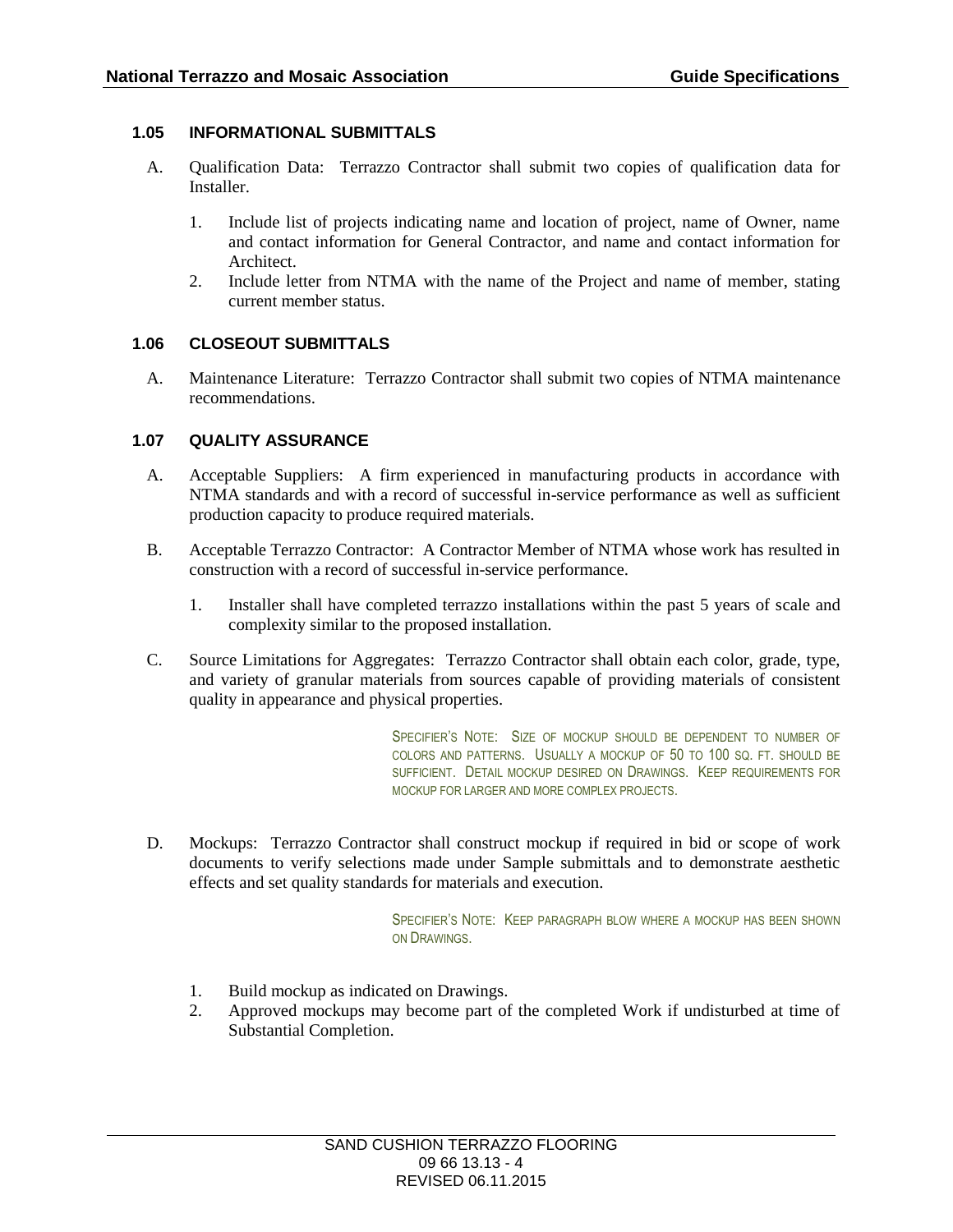## **1.08 DELIVERY, STORAGE AND HANDLING**

- A. Materials shall be delivered to Project site in supplier's original wrappings and containers, labeled with source or manufacturer's name, material or product brand name, and lot number if any.
- B. Materials shall be stored in their original, undamaged packages and containers.

#### **1.09 PROJECT CONDITIONS**

- A. General Contractor shall provide sufficient water, temporary heat and light, and adequate electric power with suitable outlets connected and distributed for use within 100 feet of any working space.
- B. General Contractor shall provide temporary enclosures and other suitable methods to protect adjacent spaces from damage during installation.
	- 1. Maintain ambient temperatures in the area to receive terrazzo at not less than 50 deg. F.
	- 2. Maintain adequate ventilation in the area to receive terrazzo.
- C. Terrazzo Contractor shall protect other adjacent work from water and dust generated by grinding operations.

#### **1.10 GUARANTEE**

A. One year from date of completion of terrazzo installation.

# **PART 2 - PRODUCTS**

#### **2.01 MATERIALS**

SPECIFIER'S NOTE: SELECT WHITE OR GRAY CEMENT. BOTH WHITE AND GRAY PORTLAND CEMENT MAY NOT BE UNIFORM IN COLOR AND MAY PRODUCE A VARIATION OF SHADE IN THE MATRIX.

- A. Portland Cement: ASTM C 150, Type 1, [**white**][**gray**].
- B. Water: Potable.
- C. Sand: ASTM C 33/C33M, clean, washed, and locally available.

SPECIFIER'S NOTE: RETAIN "RECYCLED CONTENT OF PORTLAND CEMENT TERRAZZO FLOORING" SUBPARAGRAPH BELOW TO SPECIFY RECYCLED CONTENT IF APPLYING FOR LEED CREDIT MR 4.

D. Marble Chips:

SPECIFIER'S NOTE: MARBLE AGGREGATES ARE USUALLY NO. 1 AND NO. 2 SIZE FOR STANDARD TERRAZZO INSTALLATION AND UP TO NO. 1 THROUGH NO. 5 FOR VENETIAN TERRAZZO. SPECIFY SIZES IN TERRAZZO MIX PARAGRAPH IF REQUIRED.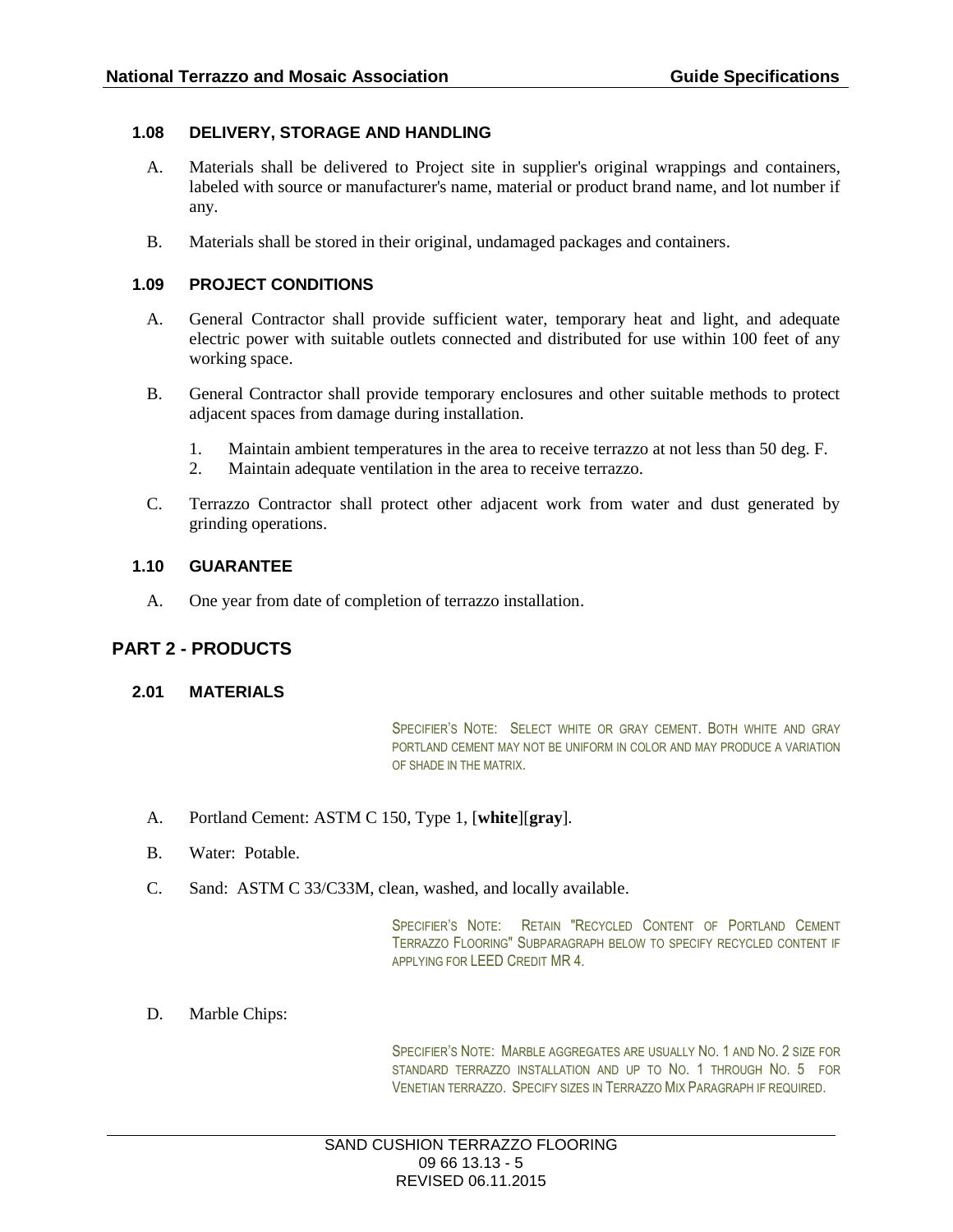- 1. Size: Conform with NTMA gradation standards
- 2. Abrasion and Impact Resistance: Not more than 40 percent loss when tested in accordance with ASTM C 131
- 3. Chips shall contain no deleterious or foreign matter

SPECIFIER'S NOTE: PORTLAND CEMENT TERRAZZO USUALLY ONLY INCLUDES MARBLE CHIPS. OTHER DECORATIVE MATERIALS (SYNTHETIC SHIPS, METAL, GLASS, PORCELAIN, ETC.) THAT DO NOT COMPLY WITH REQUIREMENTS SPECIFIED ABOVE MAY BE USED AFTER CONSULTING WITH THE TERRAZZO CONTRACTOR FOR SPECIFIC USAGE GUIDELINES AND RECOMMENDATIONS.

E. Divider Strips:

SPECIFIER'S NOTE: NORMAL SINGLE DIVIDER STRIPS, REGARDLESS OF THICKNESS, INSERTED IN THE SAND CUSHION UNDERBED UP TO FOUR FIVE ON CENTER FOR 3-1/2- INCH THICK TERRAZZO (INCLUDING TOPPING) AND FOUR FEET ON CENTER FOR 3-INCH THICK TERRAZZO, PROVIDE AMPLE CONTROL OF THE ANTICIPATED SHRINKAGE THAT WILL TAKE PLACE WHEN THE TERRAZZO IS INSTALLED IN ACCORDANCE TO THESE SPECIFICATIONS AS EACH DIVIDER PICKS UP A MINUTE AMOUNT OF THE CONTRACTION. CONSTRUCTION JOINTS IN THE STRUCTURAL SLAB HAVE NO BEARING ON THE PLACEMENT OF DIVIDER STRIPS IN A SAND CUSHION SYSTEM DUE TO THE USE OF AN ISOLATION MEMBRANE. EXPANSION JOINT COVERS ARE THE RESPONSIBILITY OF OTHERS TO DESIGN, FURNISH AND PROPERLY INSTALL IN THE EVENT THAT THEY ARE REQUIRED.

- 1. Material: [**White alloy of zinc**][**Brass**]
- 2. Strip Thickness: 16 gauge.

SPECIFIER'S NOTE: DELETE FOLLOWING SUBPARAGRAPH IF HEAVY TOP DIVIDER STRIPS ARE NOT USED

- 3. Heavy Top Strips:
	- a. Material: [**White alloy of zinc**][**Brass**] with zinc galvanized leg.
	- b. Thickness: [**1/8 inch**][**1/4 inch**][**3/8 inch**].
- 4. Depth for Standard Topping: 1-1/4 inches.

SPECIFIER'S NOTE: SELECT PARAGRAPH ABOVE AND DELETE FOLLOWING FOR STANDARD 1/2 INCH TOPPING OR DELETE ABOVE AND RETAIN FOLLOWING PARAGRAPH FOR 3/4 INCH VENETIAN TOPPING.

5. Depth for Venetian Terrazzo: 1-1/2 inches for Venetian Terrazzo

SPECIFIER'S NOTE: DELETE FOLLOWING IF ABRASIVE STRIPS ARE NOT INCLUDED.

F. Abrasive Strips: [**Three-line**] [**Two-line**] [**One-line**] [**Abrasive nosing strip and two-line**] <**Insert requirements**> abrasive inserts at nosing. Silicon carbide or aluminum oxide, or combination of both, in epoxy resin binder and set in channel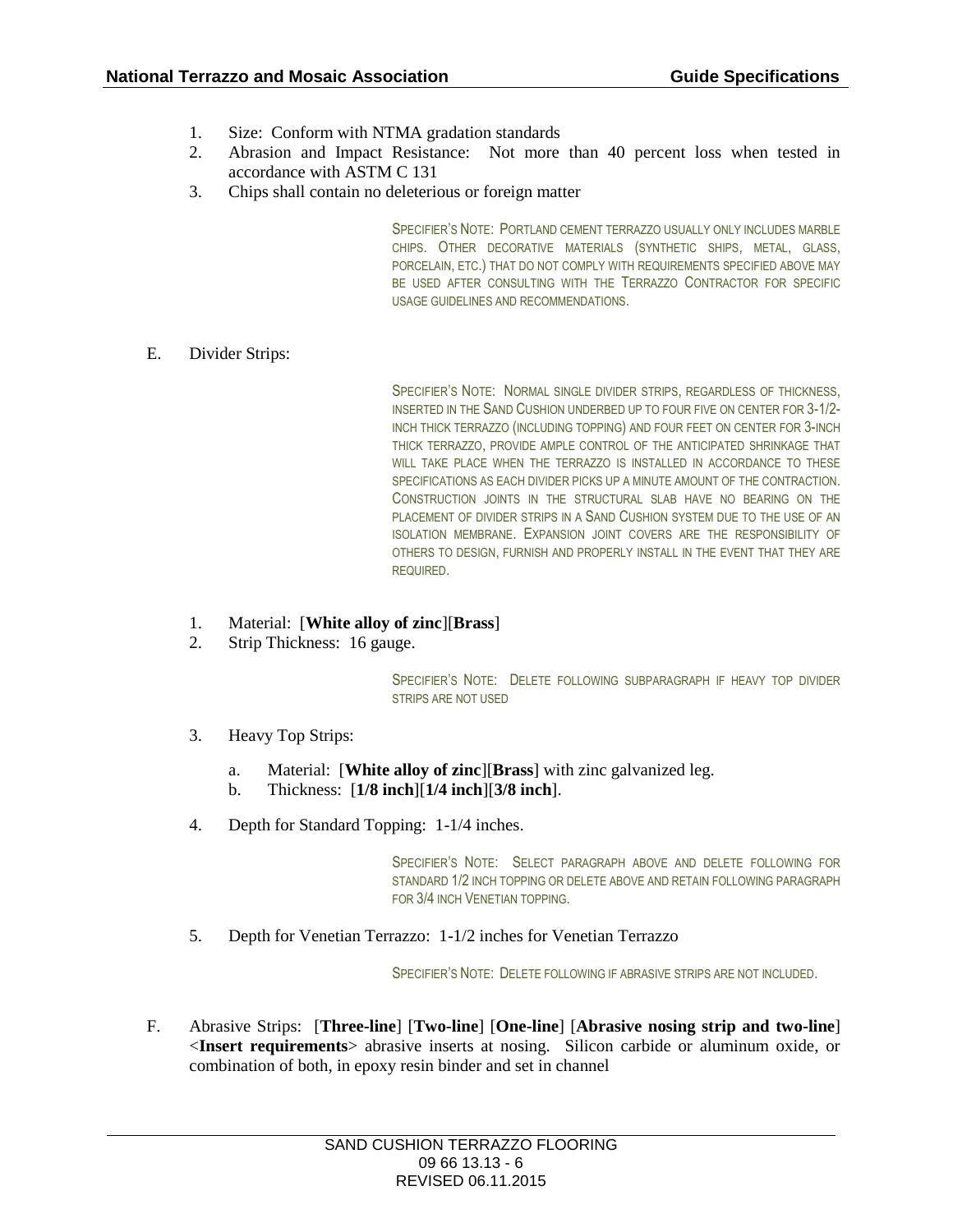- 1. Width: 1/2 inch.
- 2. Depth: As required by terrazzo thickness.
- 3. Length: **[4 inches less than stair width] [As indicated**] <**Insert dimension**>.
- 4. Color: [**Black**] [**Darker than terrazzo, as selected by Architect**] <**Insert requirements**>.
- G. Colorants: Alkali-resistant color stable pigments.

SPECIFIER'S NOTE: NOTE: REFER TO NTMA INFORMATION GUIDE FOR FURTHER INFORMATION.

H. Steel Reinforcing: ASTM A 185, galvanized welded wire mesh, **[4 by 4 by 14 ga.][2 by 2 by 16 ga.]**

> SPECIFIER'S NOTE: RETAIN THE FOLLOWING ONLY FOR POURED-IN-PLACED INSTALLATIONS OVER STEEL STAIRS.

- I. Steel Wire Lath: ASTM A 185, galvanized welded wire mesh, 2 by 2 by 16 ga.
- J. Isolation Membrane: ASTM D 2103 Type 13300, 4 mil. polyethylene sheeting or, 15 pound unperforated roofing felt complying with ASTM D 226.

SPECIFIER'S NOTE: CURING MAY NOT BE NECESSARY UNDER VERY HUMID CONDITIONS.

K. Curing Materials: Water or polyethylene sheeting.

#### **2.02 PRECAST TERRAZZO**

- A. General: Terrazzo Contractor shall provide precast terrazzo units as indicated on Drawings and as specified.
- B. Precast Terrazzo Base: Minimum 3/4-inch-thick, reinforced, portland cement terrazzo units cast in maximum lengths possible, but not less than 36 inches. Comply with manufacturer's written recommendations for fabricating precast terrazzo base units in sizes and profiles indicated.
	- 1. Type: [**As indicated**] [**Coved with minimum 3/4-inch radius**] [**Straight**] [**Splayed**] <**Insert requirements**>.

SPECIFIER'S NOTE: RETAIN FIRST OPTION IN "TOP EDGE" SUBPARAGRAPH BELOW IF TOP EDGE IS CONCEALED.

- 2. Top Edge: [**Straight, unfinished**] [**Beveled with polished top surface**] [**Radius edge with polished top surface**] <**Insert requirements**>.
- 3. Outside Corner Units: With finished returned edges or mitered at outside corner.
- 4. Color, Pattern, and Finish: [**As selected by Architect from full range of industry colors**] [**Match Architect's sample**] [**Match adjacent poured-in-place terrazzo**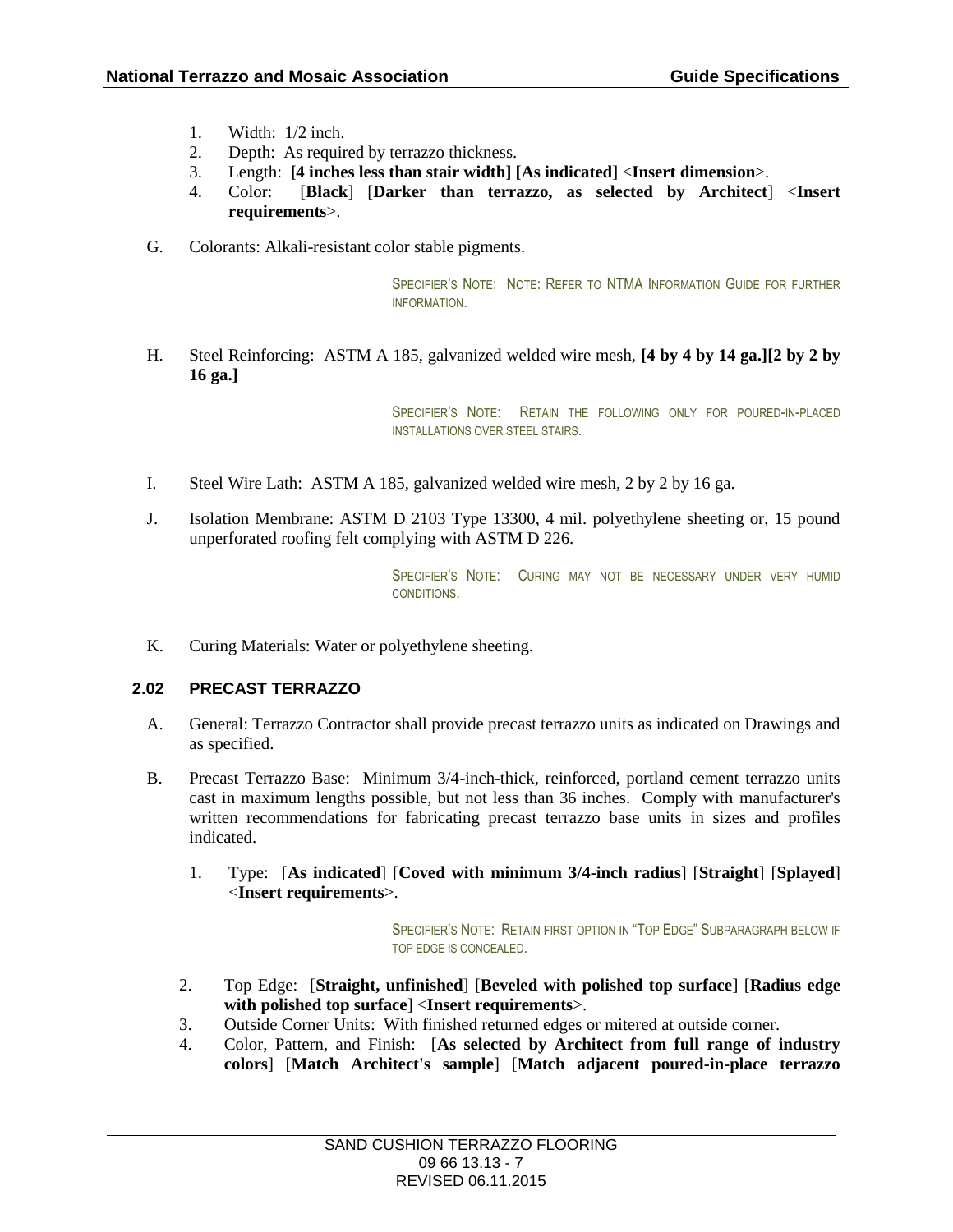### **flooring border**] [**Match adjacent poured-in-place terrazzo flooring field**] [**As indicated**]<**Insert requirements**>.

SPECIFIER'S NOTE: RETAIN "PRECAST TERRAZZO UNITS" PARAGRAPH BELOW FOR PRECAST TERRAZZO STAIR TREADS, RISERS, OR LANDINGS. FOLLOWING ASSUMES THAT PRECAST UNITS ARE FULLY SUPPORTED. DETAIL PROFILE, ANCHORAGE, AND OTHER REQUIREMENTS ON DRAWINGS OR INSERT BELOW. COPY AND RE-EDIT IF MORE THAN ONE TYPE IS REQUIRED; INSERT A UNIQUE DESIGNATION FOR EACH TYPE AND INDICATE LOCATIONS ON DRAWINGS. PRECAST TERRAZZO STAR UNITS ARE RECOMMENDED FOR INSTALLATION OVER CONCRETE, STEEL PLATE, OR STEEL PAN STAIRS.

- C. Precast Terrazzo Stair Units: Minimum [**2-inch-**] <**Insert dimension**> thick, reinforced, portland cement terrazzo stair units. Comply with manufacturer's written recommendations for fabricating precast terrazzo units in sizes and profiles indicated. Reinforce units as required by unit sizes, profiles, and thicknesses and as recommended by manufacturer. Finish exposed-to-view edges and reveals to match face finish. Ease exposed edges to 1/8-inch radius.
	- 1. Provide the following types of precast stair units:
		- a. Stair treads.
		- b. Stair risers.
		- c. Stair landings.
		- d. <**Insert item**>.

SPECIFIER'S NOTE: COORDINATE "COLOR, PATTERN, AND FINISH" SUBPARAGRAPH BELOW WITH ANY PRECAST UNITS IN LIST ABOVE. RE-EDIT IF TREADS, RISERS, OR LANDING UNITS ARE DIFFERENT.

2. Color, Pattern, and Finish: [**As selected by Architect from full range of industry colors**] [**Match Architect's sample**] [**Match adjacent poured-in-place terrazzo flooring border**] [**Match adjacent poured-in-place terrazzo flooring field**] [**As indicated**]<**Insert requirements**>.

> SPECIFIER'S NOTE: KEEP ONE OF THE FOLLOWING TYPES OF SETTING MATERIALS FOR INSTALLING PRECAST TERRAZZO OR KEEP BOTH IF SETTING MATERIAL IS TERRAZZO CONTRACTOR'S OPTION.

- D. Setting Materials for Precast Terrazzo:
	- 1. Latex-Portland Cement Mortar (Thin Set): ANSI A118.4.

SPECIFIER'S NOTE: EPOXY IS RECOMMENDED FOR INSTALLATION OVER STEEL SUBSTRATES BUT CAN BE USED WITH OTHER SUBSTRATES. THIN SET MORTAR IS NOT RECOMMENDED FOR METAL SUBSTRATES,

2. Epoxy Adhesive: Two component, compatible with terrazzo units and substrate.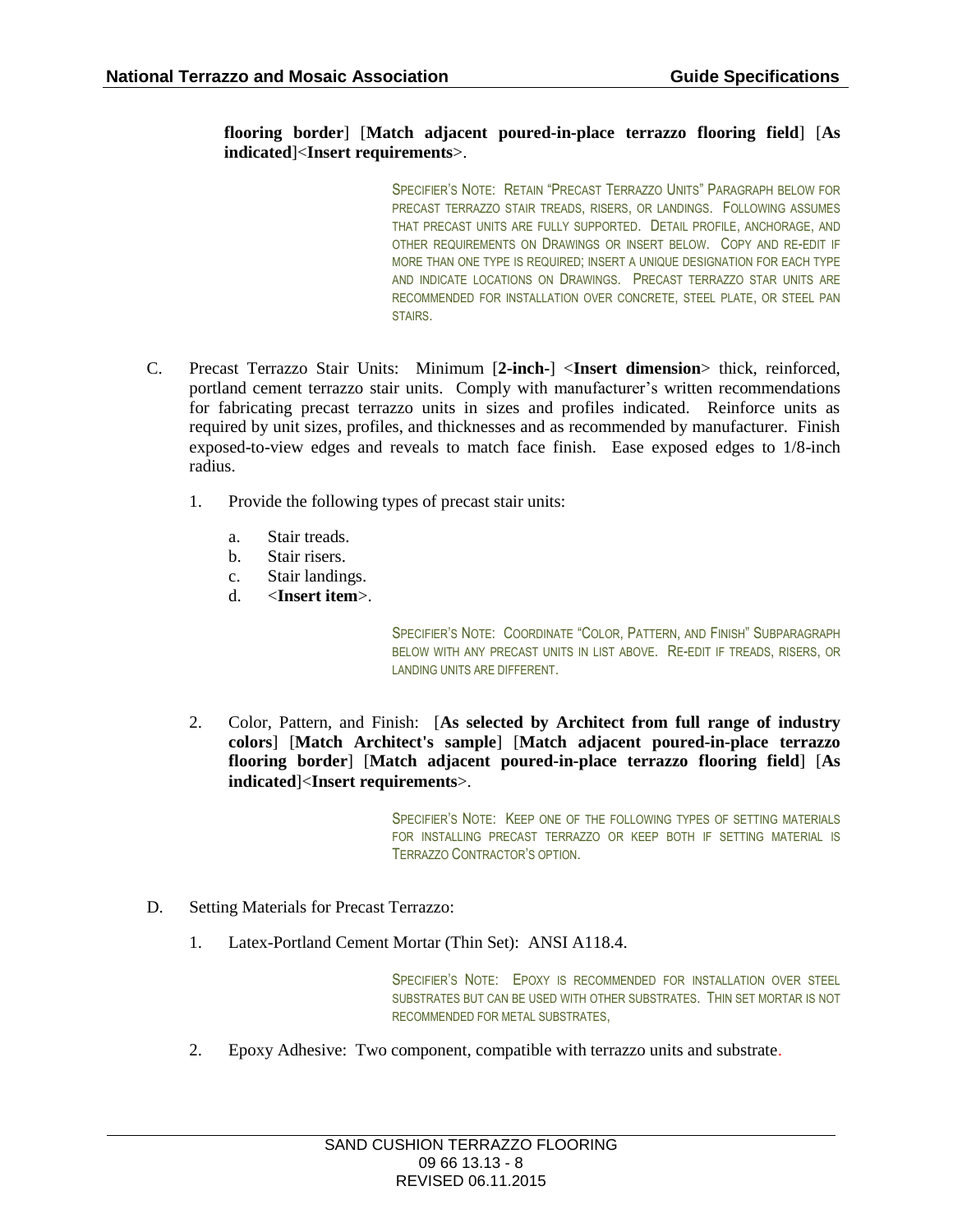### **2.03 MISCELLANEOUS ACCESSORIES**

- A. Sealer: Terrazzo Contractor shall provide a non-ambering, clear sealer that is chemically neutral; does not impair terrazzo aesthetics or physical properties; is recommended by terrazzo matrix manufacturer. Sealers shall comply with the following:
	- 1. Comply with requirements of authorities having jurisdiction.
	- 2. Comply with ASTM D 2047.

SPECIFIER'S NOTE: RETAIN ONLY ONE OPTION IN THE FOLLOWING PARAGRAPH.

3. Water Based Sealer Properties: With pH factor between 7 and 10.

SPECIFIER'S NOTE: RETAIN ONLY PARAGRAPH ABOVE TO RESTRICT SEALERS TO THOSE THAT ARE WATER BASED. RETAIN PARAGRAPH BELOW IF SOLVENT BASED SEALERS ARE PERMITTED.

4. Solvent Based Sealer Properties: Flashpoint at 80 deg. F according to ASTM D 56.

#### **2.04 MIXES**

A. Terrazzo Selection: Terrazzo Contractor shall provide terrazzo mix(es) according to the following:

> SPECIFIER'S NOTE: NOTE: SELECT TYPE OR TYPES: STANDARD OR VENETIAN VENETIAN TERRAZZO PERMITS A LARGER AGGREGATE SIZE AND REQUIRES A THICKER (3/4 INCH) TOPPING,

1. Type: [**Standard**][**Venetian**]<**Insert Requirement**>.

SPECIFIER'S NOTE: USUALLY KEEP ONLY ONE OF THE FOLLOWING SUBPARAGRAPHS FOR SPECIFYING TERRAZZO MIX COLOR.

SPECIFIER'S NOTE: RETAIN FOLLOWING IF SPECIFYING A COLOR FROM A NTMA PLATE NO.

2. NTMA Plate No. <**Insert standard color terrazzo or Venetian terrazzo color plate no.**>

> SPECIFIER'S NOTE: RETAIN FOLLOWING IF COLOR WILL BE CHOSEN FROM A NTMA PLATE NO. AFTER CONTRACT IS AWARDED.

3. Mix Color: [**As selected by Architect from NTMA standard-terrazzo color plates**] [**As selected by Architect from NTMA Venetian-terrazzo color plates**] <**Insert NTMA color plate designation**>

> SPECIFIER'S NOTE: RETAIN FOLLOWING IF A CUSTOM COLOR HAS BEEN CHOSEN AND A MIX WILL BE SPECIFIED. MODIFY AS REQUIRED FOR DESIRED MIX. PERCENTAGES MUST ADD UP TO 100 PERCENT. COPY IF ADDITIONAL MIX REQUIREMENT ARE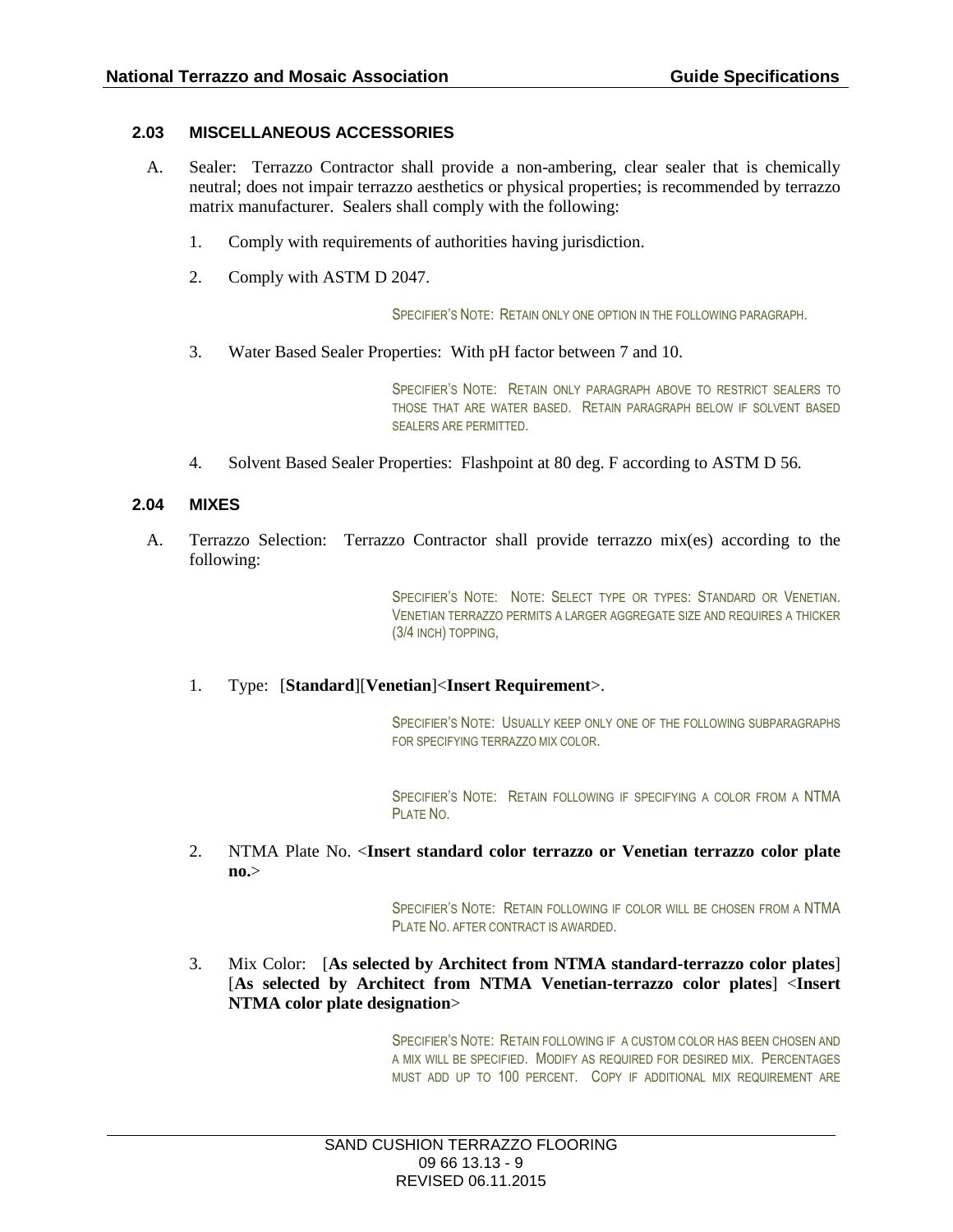NEEDED. DO NOT KEEP THE FOLLOWING IF CHOOSING FROM NTMA'S STANDARD TERRAZZO PI ATES.

- 4. Custom Mix Color and Pattern:
	- a. Color No. 1:
		- 1) Cement Color: [**White**][**Gray**]
		- 2) Chips: [**No. 1**][**No. 2**] <**insert grade of chip**> <**insert percentage**> percent
		- 3) Chips: [**No. 1**][**No. 2**] <**insert grade of chip**> <**insert percentage**> percent
		- 4) Chips: [**No. 1**][**No. 2**] <**insert grade of chip**> <**insert percentage**> percent
	- b. Color No. 2:
		- 1) Cement Color: [**White**][**Gray**]
		- 2) Chips: [**No. 1**][**No. 2**] <**insert grade of chip**> <**insert percentage**> percent
		- 3) Chips: [**No. 1**][**No. 2**] <**insert grade of chip**> <**insert percentage**> percent
		- 4) Chips: [**No. 1**][**No. 2**] <**insert grade of chip**> <**insert percentage**> percent
	- c. Color for Base:
		- 1) Cement Color: [**White**][**Gray**].
		- 2) Chips: [**No. 1**] <**insert grade of chip**> <**insert percentage**> percent
		- 3) Chips: [**No. 1**] <**insert grade of chip**> <**insert percentage**> percent
		- 4) Chips: [**No. 1**] <**insert grade of chip**> <**insert percentage**> percent

SPECIFIER'S NOTE: RETAIN FOLLOWING IF A CUSTOM COLOR HAS BEEN CHOSEN AND MATCHING AN APPROVED SAMPLE WILL BE REQUIRED OR IF TERRAZZO IS REQUIRED TO MATCH AN EXISTING INSTALLATION.

- 5. Custom Mix Color and Pattern: [**Match Architect's sample**] [**Match existing**].
- B. Proportions: Terrazzo Contractor shall proportion materials for underbed and topping mixes as follows:
	- 1. Underbed: One part portland cement to four parts sand and sufficient water to provide workability at as low a slump as possible.

SPECIFIER'S NOTE: RETAIN THE FOLLOWING ONLY FOR POURED IN PLACEMENT OVER STEEL STAIRS.

- 2. Scratch Coat: One part portland cement to three to four parts sand and sufficient water to provide workability at as low a slump as possible.
- 3. Terrazzo Topping: One 94-lb. bag of portland cement per 150 lb. of marble chips[**, color pigment,]** and sufficient potable water to produce a workable mix.
- C. Mixing: Terrazzo Contractor shall mix underbed and topping as follows:
	- 1. Underbed:
		- a. Charge and mix sand and portland cement.
		- b. Add water and mix.
	- 2. Terrazzo Topping: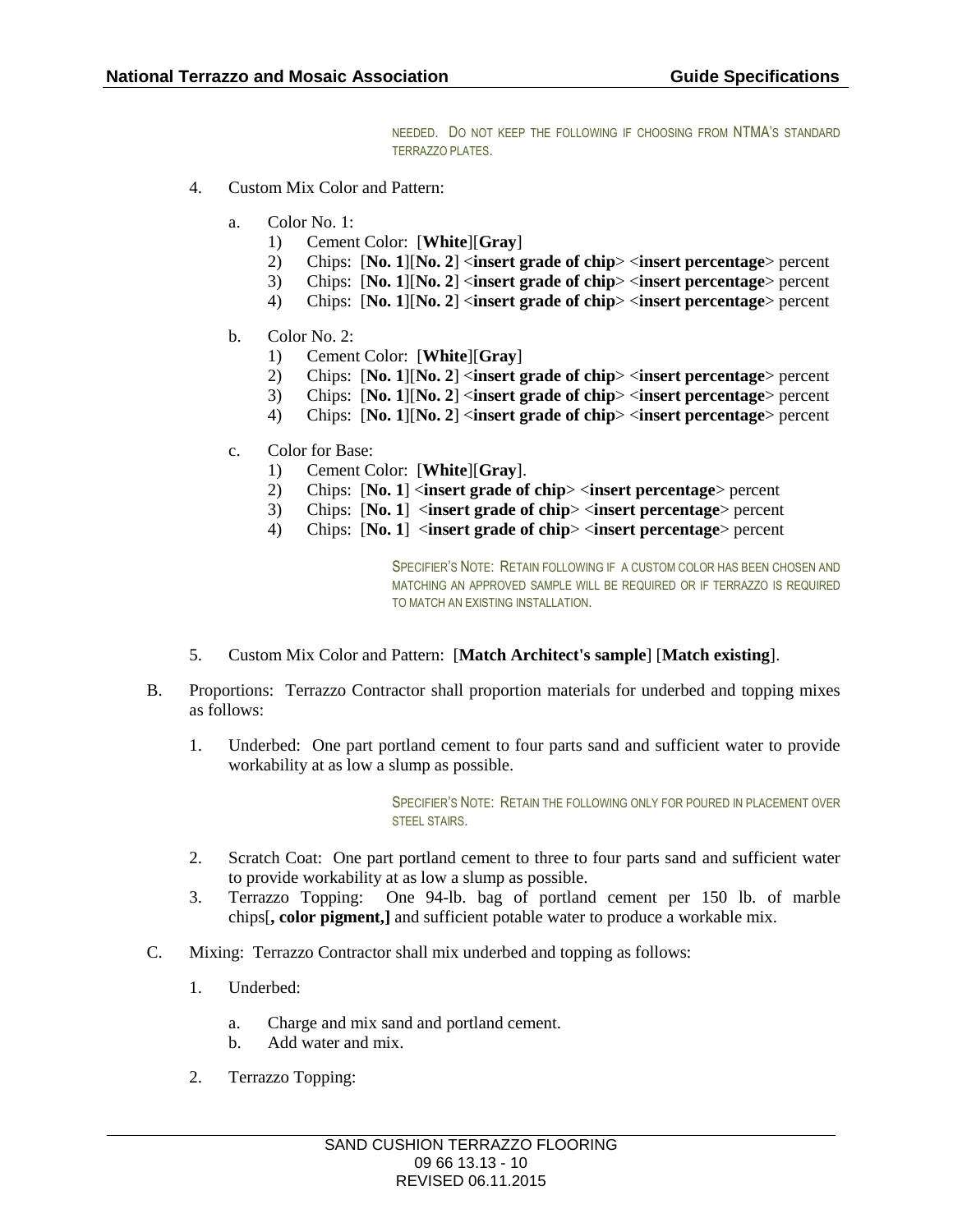- a. Charge and mix marble chips, portland cement and color pigment if required.
- b. Add water and mix to a uniform workable consistency.

## **PART 3 - EXECUTION**

## **3.01 EXAMINATION**

- A. General Contractor and Architect shall examine substrates and areas, with Terrazzo Contractor present, for compliance with requirements for installation tolerances and other conditions affecting performance of the Work.
- B. Terrazzo Contractor shall proceed with installation only after unsatisfactory conditions, including levelness tolerances, have been corrected.

#### **3.02 PREPARATION**

SPECIFIER'S NOTE: RETAIN OPTION IN FOLLOWING PARAGRAPH BELOW IF REQUIRED.

A. General Contractor shall broom clean area to receive terrazzo to remove loose chips and all foreign matter.

#### **3.03 POURED-IN-PLACE TERRAZZO INSTALLATION**

- A. Underbed: Terrazzo Contractor shall place underbed as follows:
	- 1. Cover entire surface to receive terrazzo with dusting of sand.
	- 2. Install isolation membrane overlapping ends and edges a minimum of 3 inches.
	- 3. Install welded wire reinforcement and overlap wire at edges and ends at least 2 squares.
	- 4. Place underbed mix.

SPECIFIER'S NOTE: SELECT 1/2 INCH FOR STANDARD TOPPING OR 3/4 INCH FOR VENETIAN TOPPING IN FOLLOWING SUBPARAGRAPH.

- 5. Screed underbed to elevation of **[1/2 inch] [3/4 inch]** below finished floor elevation or slope and firmly compact.
- 6. Install divider strips as shown on drawings in semi-plastic underbed and trowel firmly along edges.
- B. Strip Materials: Terrazzo Contractor shall install strip materials as follows:
	- 1. Divider and Control-Joint Strips:
		- a. Locate divider strips in locations indicated.
		- b. Install control-joint strips back to back in locations indicated.
		- c. Install strips in adhesive setting bed without voids below strips, or mechanically anchor strips as required to attach strips to substrate, as recommended by strip manufacturer.

SPECIFIER'S NOTE: RETAIN "ACCESSORY STRIPS" SUBPARAGRAPH BELOW FOR ACCESSORY STRIPS.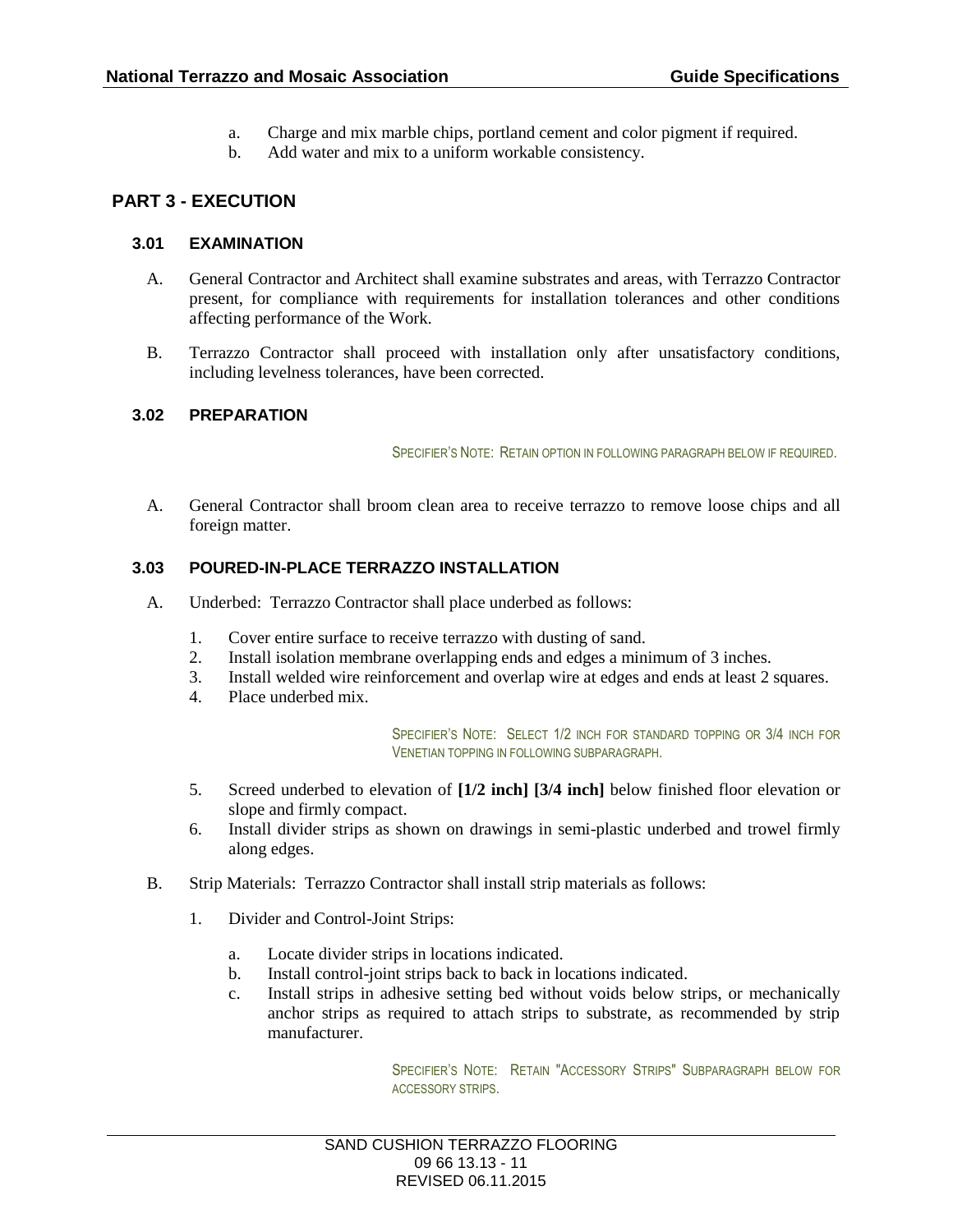2. Accessory Strips: Install as required to provide a complete installation.

SPECIFIER'S NOTE: RETAIN "ABRASIVE STRIPS" SUBPARAGRAPH BELOW FOR ABRASIVE STRIPS. OPTION IS BASED ON NTMA RECOMMENDATIONS FOR PRECAST TERRAZZO STAIR TREADS.

- 3. Abrasive Strips: Install with surface of abrasive strip positioned 1/16 inch higher than terrazzo surface.
- C. Terrazzo Topping: Terrazzo Contractor shall place the terrazzo topping as follows:
	- 1. Saturate underbed with water to produce a cement slurry.
	- 2. Place terrazzo mixture in panels formed by divider strips and trowel mixture to top of strips.
	- 3. Seeding of additional marble chips is optional.
	- 4. Roll and compact surface until all excess cement and water has been extracted.
	- 5. Trowel to a dense uniform flat surface disclosing lines of divider strips.

SPECIFIER'S NOTE: RETAIN "ABRASIVE STRIPS" SUBPARAGRAPH BELOW FOR ABRASIVE STRIPS. OPTION IS BASED ON NTMA RECOMMENDATIONS FOR PRECAST TERRAZZO STAIR TREADS.

6. Abrasive Strips: Install with surface of abrasive strip positioned 1/16 inch higher than terrazzo surface.

> SPECIFIER'S NOTE: CURING MAY NOT BE NECESSARY UNDER VERY HUMID **CONDITIONS**

- D. Curing: Terrazzo Contractor shall cure the terrazzo topping as follows:
	- 1. After completing placement of terrazzo and composition has sufficiently set, cover with water or polyethylene sheeting.
	- 2. Cure until topping develops sufficient strength to prevent lifting or pulling of terrazzo chips during grinding.

SPECIFIER'S NOTE: DELETE THE FOLLOWING PARAGRAPH AND ASSOCIATED SUBPARAGRAPHS IF POURED IN PLACE TERRAZZO BASE IS NOT USED.

SPECIFIER'S NOTE: EXACT MATCH BETWEEN BASE AND FLOOR IS USUALLY NOT POSSIBLE.

- E. Poured in Place Terrazzo Base: Terrazzo Contractor shall provide mix color for terrazzo base to match [**approved sample**] [**approved mockup**].
	- 1. Terrazzo Contractor shall place and finish terrazzo base at the same time the terrazzo floor is being installed.

SPECIFIER'S NOTE: DELETE THE FOLLOWING PARAGRAPH AND ASSOCIATED SUBPARAGRAPH IF TERRAZZO STAIRS ARE NOT USED. POURED IN PLACE TERRAZZO IS RECOMMENDED FOR INSTALLATION OVER CONCRETE STAIRS OR STEEL PAN STAIRS.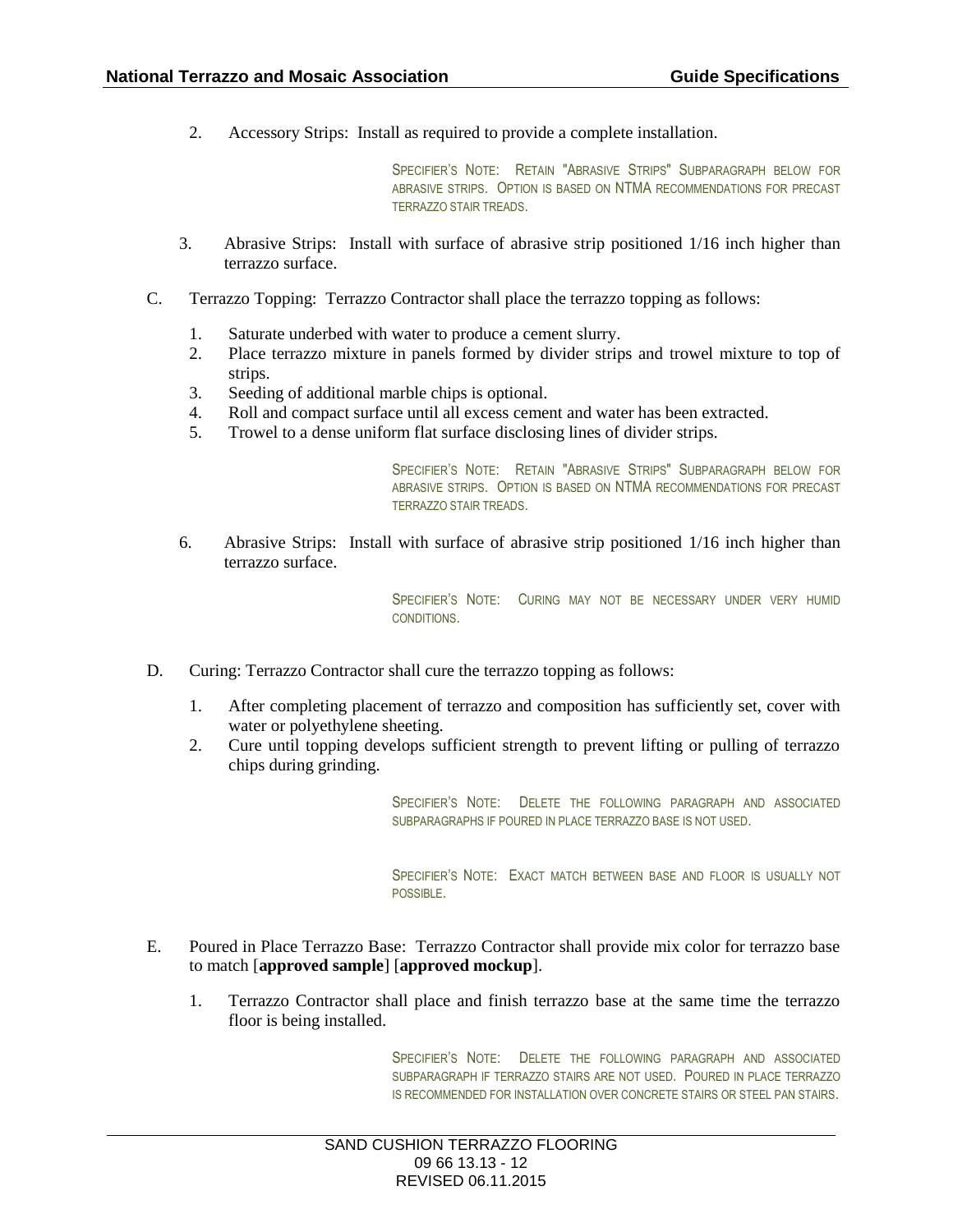- F. Poured in Place Terrazzo Stairs: Terrazzo Contractor shall provide mix color for treads and risers to match [**main terrazzo field**] [**terrazzo border**] **[as indicated on Drawings]**.
	- 1. Place and finish terrazzo stair treads and risers at the same time the terrazzo floor is being installed.

SPECIFIER'S NOTE: RETAIN THE FOLLOWING ONLY FOR POURED-IN-PLACED INSTALLATIONS OVER STEEL STAIRS.

- 2. Apply two sheet of steel wire lath to steel treads and risers. Offset each sheet so that wires are 2 inches o. c. Screw attach to steel substrates.
- G. Finishing: Terrazzo Contractor shall finish the terrazzo topping as follows:
	- 1. Rough Grinding: Grind with 24 or finer grit stones or with comparable diamond plates.
	- 2. Grouting:
		- a. Cleanse floor with clean water and rinse.
		- b. Remove excess rinse water and machine or hand apply grout, taking care to fill voids.

SPECIFIER'S NOTE: CURING MAY NOT BE NECESSARY UNDER VERY HUMID **CONDITIONS** 

- 3. Cure Grout:
	- a. After grouting, cover with polyethylene sheeting.
	- b. Cure until grout is ready for grinding.

SPECIFIER'S NOTE: GROUT MAY BE LEFT ON TERRAZZO UNTIL ALL HEAVY AND MESSY WORK ON PROJECT IS COMPLETED.

4. Fine Grinding/Polishing: Grind with 120 grit or with comparable diamond abrasives until all grout is removed from surface.

> SPECIFIER'S NOTE: UPON COMPLETION, TERRAZZO GENERALLY MATCHES APPROVED SAMPLES AND MOCKUPS.

> SPECIFIER'S NOTE: GRINDING AND POLISHING WITH FINER GRIT ABRASIVES MAY BE PERFORMED AFTER TERRAZZO INSTALLATION HAS BEEN ACCEPTED. CONSULT WITH TERRAZZO INSTALLER FOR OPTIONS.

- H. Terrazzo Cleaning: Terrazzo Contractor shall clean finished terrazzo as follows:
	- 1. Remove grinding residue from terrazzo surface.
	- 2. Wash terrazzo surfaces immediately after final grinding of terrazzo flooring with water and allow surfaces to dry thoroughly.